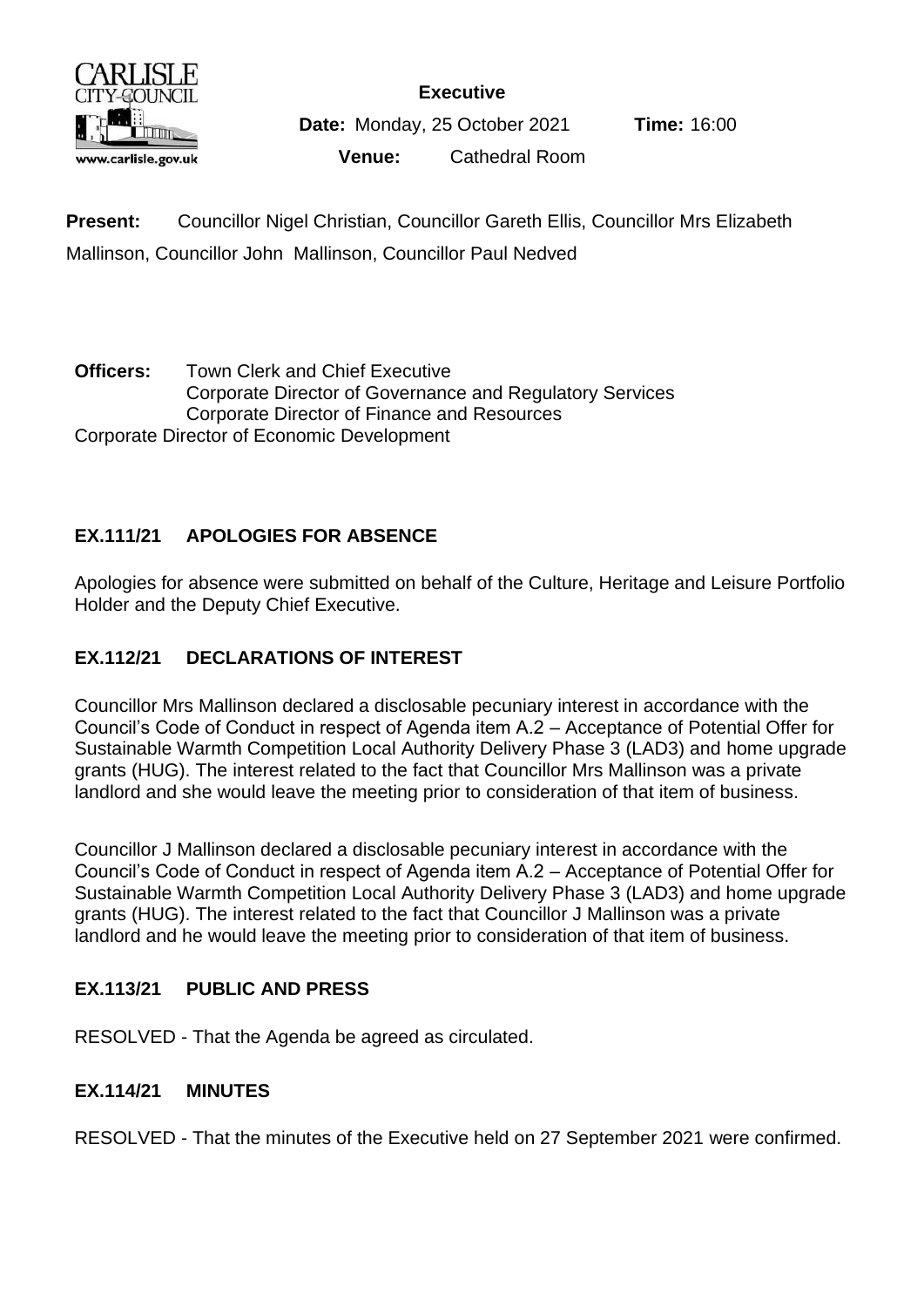# **EX.115/21 REGULATORY REFORM (HOUSING ASSISTANCE) (ENGLAND AND WALES) ORDER 2002 - CHANGES TO EXISTING HOUSING ASSISTANCE POLICY**

(Key Decision KD.20/21)

**Portfolio Communities, Health and Wellbeing** 

## **Relevant Scrutiny Panel** Health and Wellbeing **Subject Matter**

The Communities, Health and Wellbeing Portfolio Holder presented a review of the existing Regulatory Reform Order (RRO) Housing Renewal Assistance Policy which was last updated in 2018 and approved by Council in January 2019. Revisions had been necessary to ensure the Housing Renewal Assistance Policy was fit for purpose as an offer for residents and reflected the current demands on the service. The revised Policy had been attached to report GD.70/21 as an appendix.

The Communities, Health and Wellbeing noted that the report recommended that the City Council used

its discretionary powers under the Regulatory Reform Order to further broaden the scope of the Disabled facilities grants

(DFGs) and allow specific DFG funding to be used for grants to assist the elderly, disable or other vulnerable groups to

live independently and to improve their living conditions and well-being. Specifically, minor works that supports ill

health prevention, promote independence and delay transfer into care. She moved that this be added to the recommendations

detailed in the report.

The Portfolio Holder highlighted the excellent work that City Council staff had undertaken with the NHS to support people

moving from hospital to their own hopes as safely as possible.

The Communities, Health and Wellbeing Portfolio Holder moved the recommendations and the Economy, Enterprise

and Housing Portfolio Holder seconded them.

## **Summary of options rejected** None **DECISION**

That the Executive:

i) had considered the proposed revised Housing Renewal Assistance Policy 2022 (appendix 1 of report GD.70/21)

ii) referred the said Policy to the Health and Wellbeing Scrutiny Panel for consideration in accordance with the Council's Budget and Policy Framework;

ii) that the City Council used its discretionary powers under the Regulatory Reform Order to further broaden the scope of the Disabled facilities grants

(DFGs) and allow specific DFG funding to be used for grants to assist the elderly, disable or other vulnerable groups to

live independently and to improve their living conditions and well-being. Specifically, minor works that supports ill

health prevention, promote independence and delay transfer into care.

# **Reasons for Decision**

The revised Housing Renewal Assistance Policy 2022 will assist in ensuring that best use is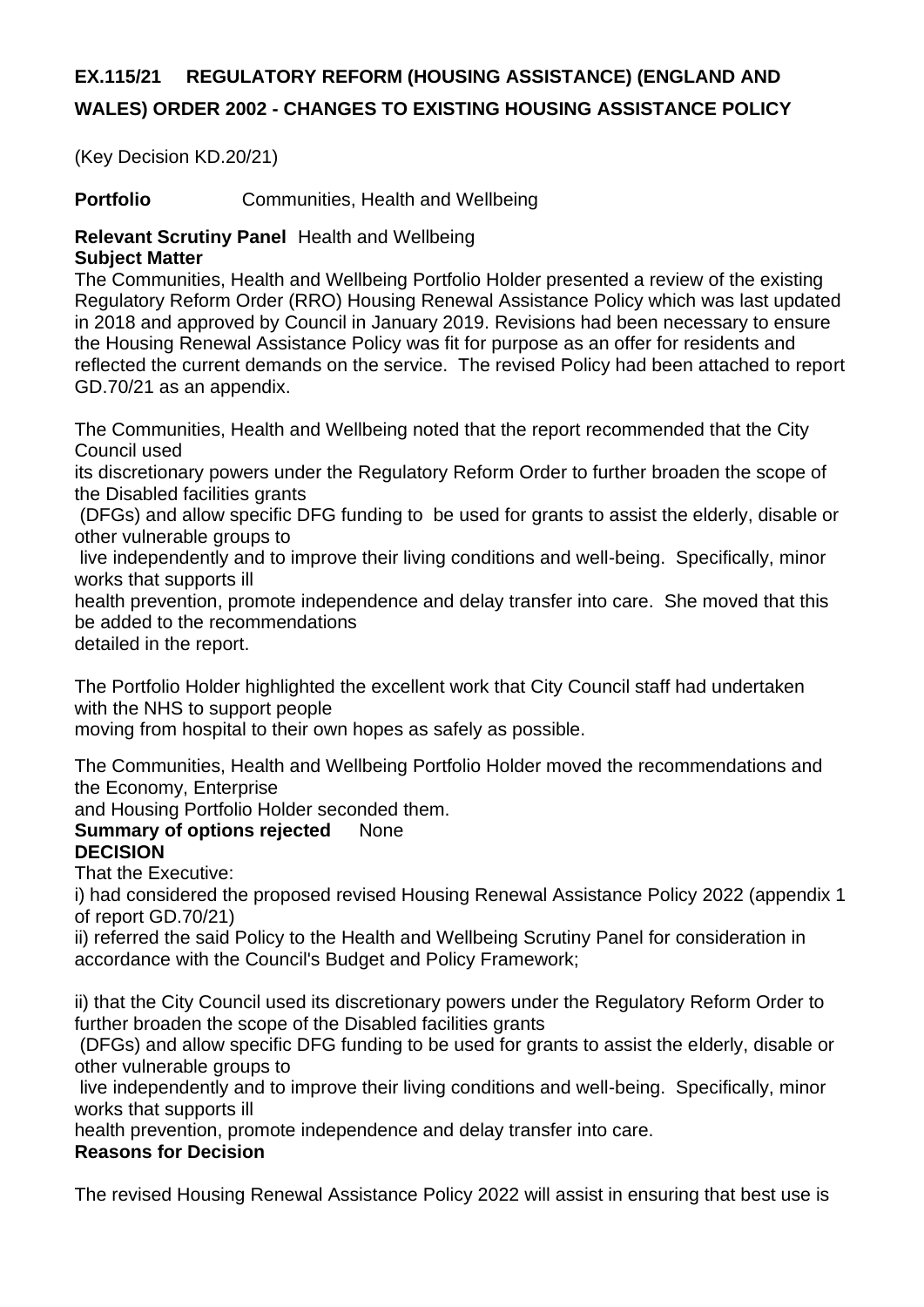made of the DFG capital funding making use of existing capacity and expertise within the Housing and Pollution and Homelife teams.

The introduction of flexibility into the assistance process is being promoted as good practice nationally and in line with government and local policies.

# **EX.116/21 ACCEPTANCE OF POTENTIAL OFFER FOR SUSTAINABLE WARMTH COMPETITION LOCAL AUTHORITY DELIVERY PHASE 3 (LAD3) AND HOME UPGRADE GRANTS (HUG1)**

(Key Decision KD.21/21)

*Councillors Mallinson (J) (Chair) and Mrs Mallinson, having declared disclosable pecuniary interests, retired from the meeting and took no part in the consideration of this item of business.*

*The Deputy Leader assumed the Chair.*

**Portfolio** Economy, Enterprise and Housing

**Relevant Scrutiny Panel Economic Growth** 

## **Subject Matter**

The Economy, Enterprise and Housing Portfolio Holder submitted a report requesting that the Executive should accept grant funding, if offered, from Business Energy and Industrial Strategy (BEIS) Sustainable Warmth Competition and act as the lead authority of a Cumbria Consortium of district councils for the delivery of the grant (GD.73/21)

The Economy, Enterprise and Housing Portfolio Holder reported that the City Council had applied for £19,955,000 of funding on behalf of the Cumbrian Sustainable Warmth consortium of district councils to address fuel poverty, improve energy efficiency and carbon savings and help boost the local economy to retrofit a target of 1,310, mainly private sector homes, with energy efficiency measures, including low carbon heating across Cumbria.

The Portfolio Holder thanked the Regulatory Services Manager and the Home Improvement Agency Team Leader for their work, and the Economic Growth Scrutiny Panel for their input.

The Economic Growth Scrutiny Panel had considered the matter at their meeting on 21 October 2021 (minute excerpt EGSP.65/21 refered).

The Economy, Enterprise and Housing Portfolio Holder moved, and the Environment and Transport Portfolio Holder seconded the recommendations.

**Summary of options rejected** not to accept the funding, if offered.

## **DECISION**

That the Executive:

i) Delegated authority to the Corporate Director for Governance and Regulatory Services to agree and sign the Memorandum of Understanding and, thereby, accept an offer of the Sustainable Warmth grant funding by Department for Business Energy and Industrial Strategy (BEIS).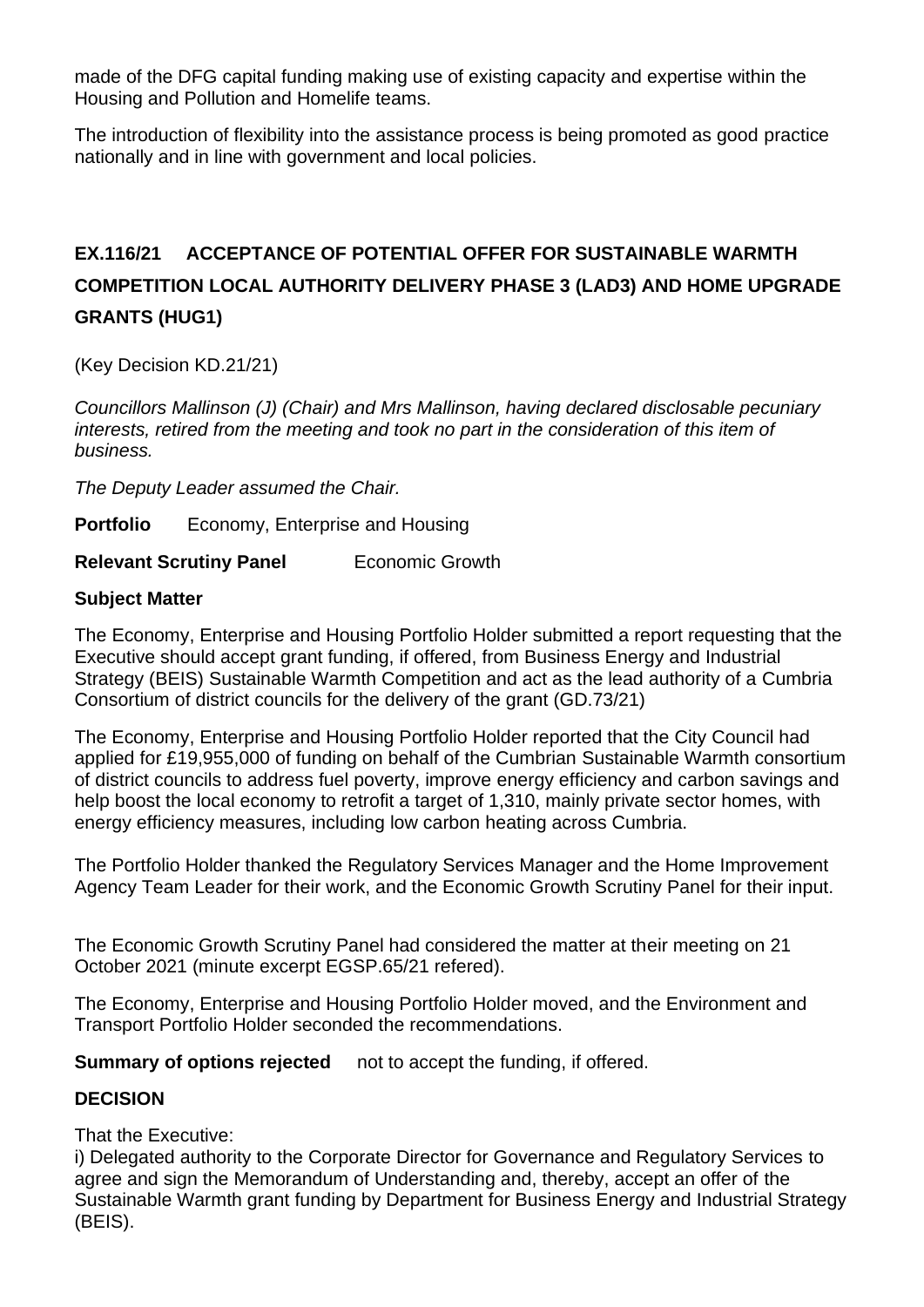ii) Agreed that the Council acts as the accountable body for the Grant on behalf of the Cumbrian Consortium of district councils.

# **Reasons for Decision**

Carlisle had over 2,250 owner-occupied and over 700 privately rented properties which had an EPC rating of E, F or G but which could achieve a minimum C Rating. This did not include the homes which did not have current EPCs but were still eligible for grant funding. The purpose of the Sustainable Warmth competition was to reduce carbon and make homes more energy efficient which would support the Council's credentials as climate change champions and add to the fuel poverty schemes already on offer. The scheme would also help boost the local economy.

*Councillors Mallinson (J) and Mrs Mallinson returned to the meeting.*

*The Leader assumed the Chair.*

# **EX.117/21 ST CUTHBERT'S GARDEN VILLAGE – DEVELOPMENT CORPORATION BUSINESS CASE PROGRESS REPORT AND KEY NEXT STEPS**

(Key Decision KD.22/21)

**Portfolio** Economy, Enterprise and Housing

**Relevant Scrutiny Panel** Economic Growth

# **Subject Matter**

The Economy, Enterprise and Housing Portfolio Holder provided an update on the Council's award of funding through the Government's New Towns Development Corporation Competition and to endorse the key next steps to develop the Development Corporation Business Case over the next 2 years. (ED.31/21)

The Economy, Enterprise and Housing Portfolio Holder gave a brief overview of the background before highlighting the Key Next Steps and Funding Programme 2021 to 2023.

The Portfolio Holder thanked the Head of Planning Policy and team for their ongoing work.

The Economy, Enterprise and Housing Portfolio Holder moved the recommendations. When seconding the recommendations the Environment and Transport Portfolio Holder was pleased to support the ongoing work for the Garden Village which would be as close to a zero carbon development as was possible. The Carlisle Southern Link Road would not only divert HGVs out of the City but would also provide improved public transport links as well and walking and cycling routes.

# **Summary of options rejected** None

# **DECISION**

That the Executive

1. Noted progress on the preparing the Development Corporation Business Case to date;

2. Approved the proposed next steps and hence indicative work programme to advance the Development Corporation Business Case, including proposed indicative funding profile, set out at Section 3;

3. Delegated authority to the Corporate Director of Economic Development to progress procurement, including contract awards (particularly where the winning tender was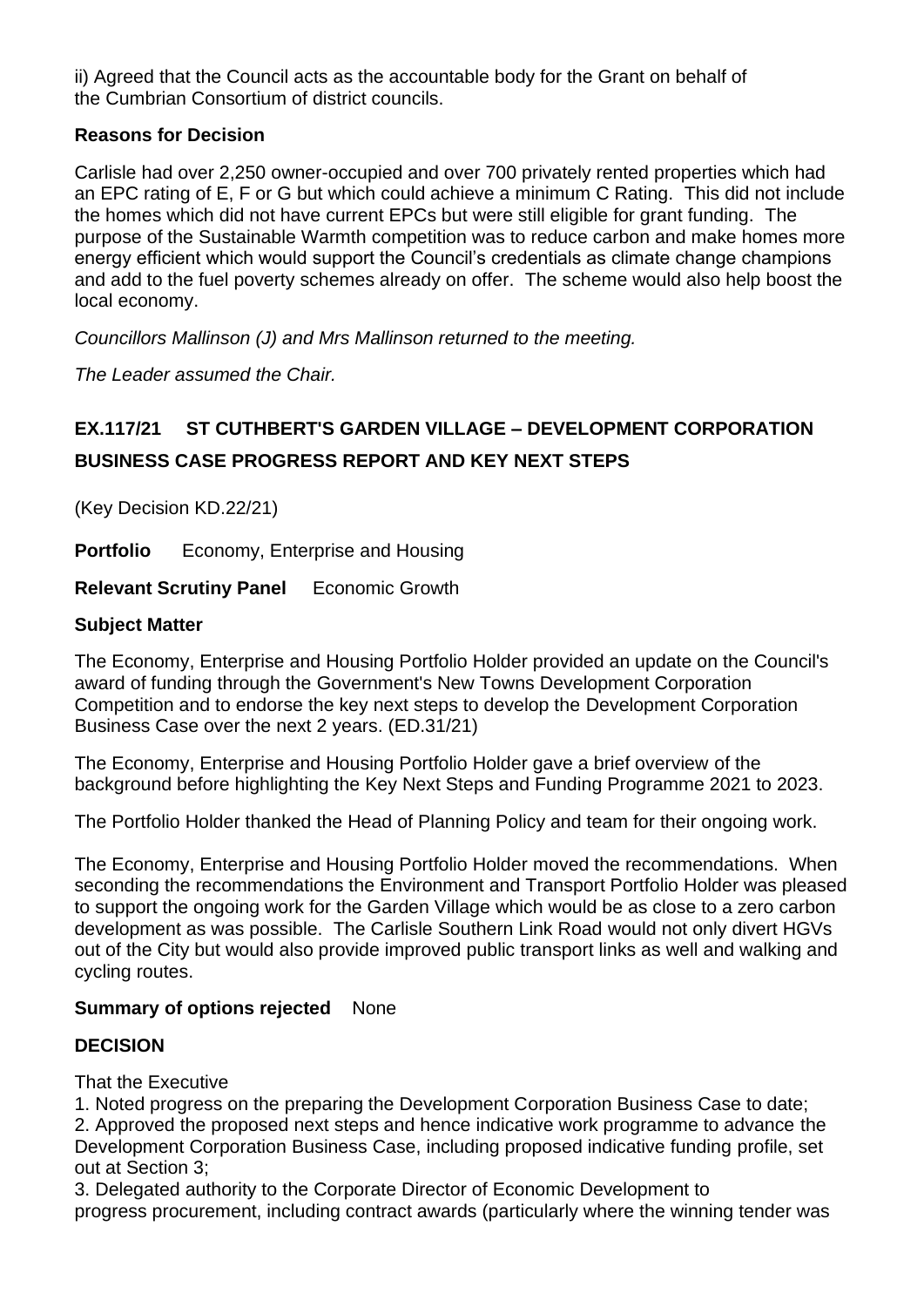not necessarily the lowest bidder), where in keeping with the indicative work package and budgets, following consultation with the Portfolio Holder for Economy, Enterprise and Housing.

# **Reasons for Decision**

The Executive's approval for the indicative work packages and funding profile was required given the values involved and the need for transparency given the proposed expenditure of external grant funding. It also reflected that as a major corporate project that the Executive were comfortable with both the progress of the project and the future direction of travel.

## **EX.118/21 TULLIE HOUSE BUSINESS PLAN 2021–2030 (22/23 revision)**

(Key Decision KD.24/21)

**Portfolio** Culture, Heritage and Leisure

**Relevant Scrutiny Panel Health and Wellbeing** 

#### **Subject Matter**

The Leader presented report CS.41/21, the purpose of which was to introduce and allow consideration of the Tullie House Museum and Art Gallery Trust 2022/23 Business Plan in order that the Council may, in due course, agree core funding for the Trust. That was in line with Section 5 of the Partnership Agreement between the Council and Tullie House Trust. which stated that the Business Plan submitted by the Trust should be used as the basis for agreeing future years funding.

Details of the background position; core grant; lease arrangements; building and collection financial implications; impact of COVID-19 and impact of the proposals put forward by Tullie House Trust were provided within the report.

The Executive was asked to give initial consideration to the Business Plan and refer that to the Health and Wellbeing Scrutiny Panel for their review and recommendations.

The Leader concluded his presentation by moving the recommendation which was seconded by the Finance, Governance and Resources Portfolio Holder.

**Summary of options rejected** that the Business Plan should not be referred for scrutiny

## **DECISION**

That the Executive had given initial consideration to the Tullie House Trust Business Plan (Report CS.41/21) and referred it to the Health and Wellbeing Scrutiny Panel on 25 November 2021 for their review and recommendations.

#### **Reasons for Decision**

The recommendations allowed the report, the associated Business Plan and core funding to be approved in line with the Partnership Agreement

# **EX.119/21 NOTICE OF EXECUTIVE KEY DECISIONS**

(Non Key Decision) **Portfolio** Cross-Cutting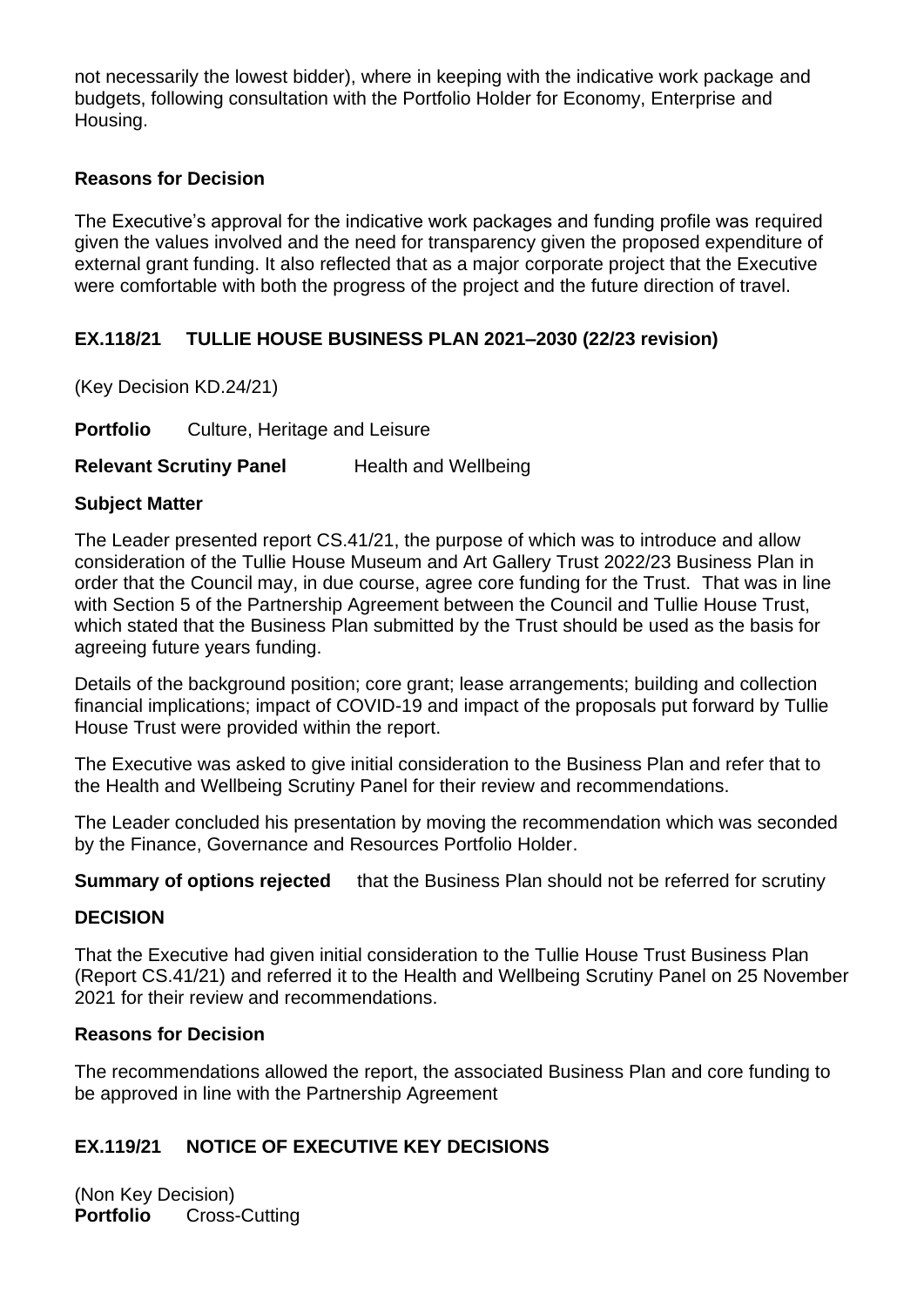## **Relevant Scrutiny Panel**

Health and Wellbeing; Economic Growth; Business and Transformation

## **Subject Matter**

The Notice of Executive Key Decisions dated 24 September 2021 was submitted for information.

The Corporate Director of Economic Development was scheduled to submit a report noting the proposals for the redevelopment of the Citadels and approve the land assembly activity required by the Council to enable the delivery of the scheme (Key Decision - KD.23/21). However, discussions with the University of Cumbria are still ongoing to finalise the approach to the delivery of the land assembly work stream for the the project, the matter has been deferred.

The Leader moved and the Finance, Governance and Resources Portfolio Holder seconded the paper.

**Summary of options rejected** None

## **DECISION**

That, subject to the above, the Notice of Executive Key Decisions dated 24 September 2021 be received.

**Reasons for Decision** Not applicable

# **EX.120/21 SCHEDULE OF DECISIONS TAKEN BY OFFICERS**

(Non Key Decision)

**Portfolio** Cross Cutting

#### **Relevant Scrutiny Panel**

Health and Wellbeing; Economic Growth; Business and Transformation

#### **Subject Matter**

Details of decision taken by Officer under delegated powers wee submitted. The Leader moved and the Finance, Governance and Resource Portfolio Holder seconded the paper.

**Summary of options rejected** None

## **DECISION**

That the decisions, attached as appendix A, be noted. **Reasons for Decision** Not applicable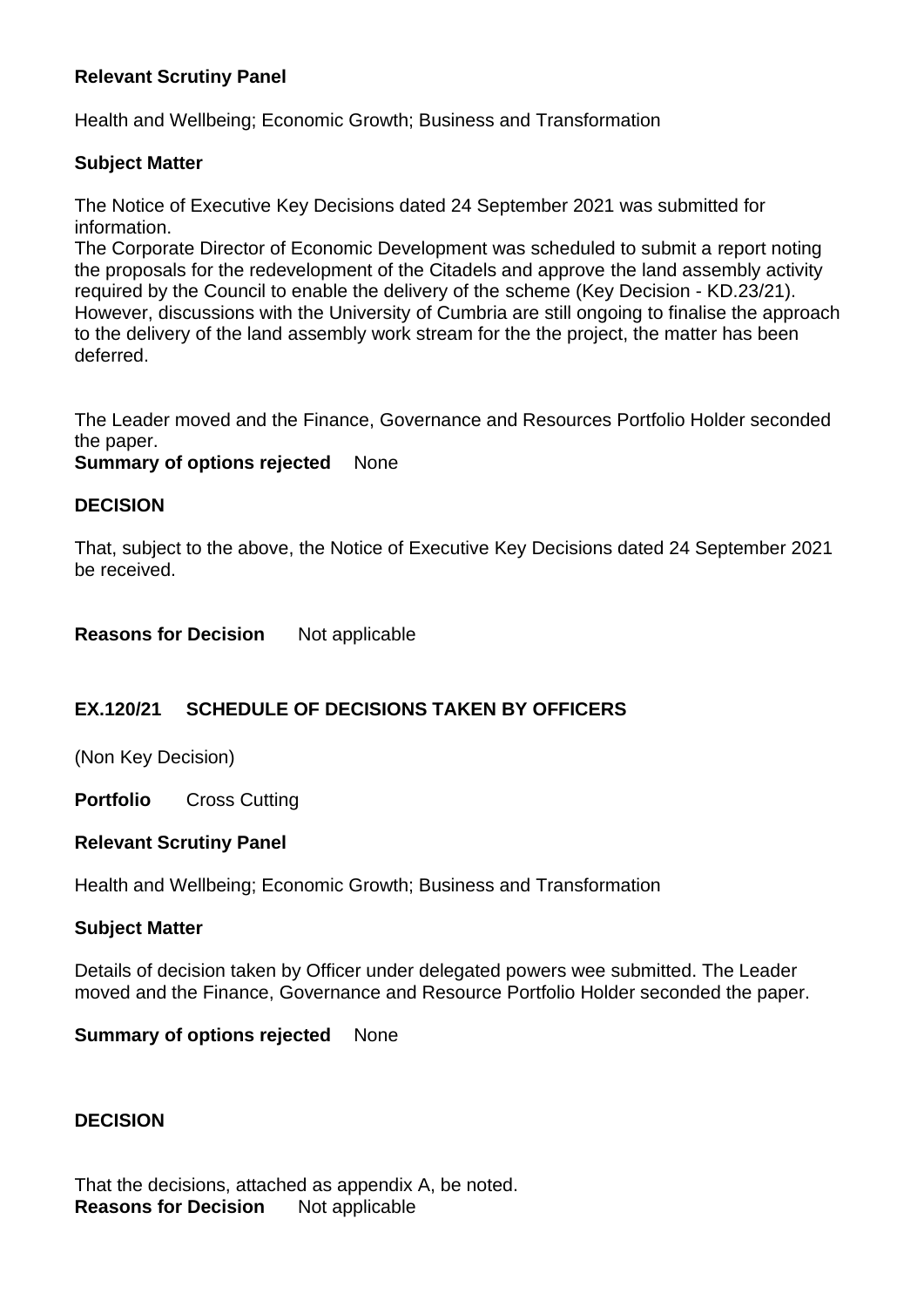# **EX.121/21 JOINT MANAGEMENT TEAM**

(Non Key Decision) **Portfolio Cross-cutting** 

#### **Relevant Scrutiny Panel**

Health and Wellbeing; Economic Growth; Business and Transformation

#### **Subject Matter**

The Minutes of the meeting of the Joint Management Team held on 27 September 2021 were submitted for information.

The Leader moved and the Finance, Governance and Resources Portfolio Holder seconded the Minutes.

#### **Summary of options rejected** None

#### **DECISION**

That the Minutes of the meeting of the Joint Management Team held on 27 September 2021, attached as Appendix B, be received.

**Reasons for Decision** Not applicable

## **EX.122/21 REGULATION OF INVESTIGATORY POWERS: UPDATE**

(Non Key Decision)

**Portfolio** Finance, Governance and Resources

**Relevant Scrutiny Panel Business and Transformation** 

#### **Subject Matter**

The Finance, Governance and Resources Portfolio Holder submitted report GD.68/21 which provided an update on the Council's use of the surveillance powers open to it under the Regulation of Investigatory Powers Act 2000 (RIPA).

The Guidance says that elected members of a local authority should review the usage of the surveillance powers and set the policy once each year. The rules regulating surveillance were restrictive and the reality was that, since the transfer of the Council's benefit fraud to the Department for Work and Pensions, it was very unlikely that it would need to undertake any covert surveillance activity. The last authorisation of surveillance by the City Council predated the transfer of the Benefit Fraud Team. In effect, the Council did not make use of any covert surveillance in its activity.

The last authorisation was in March 2014 for a benefit fraud matter. A report was not brought before Members last year due to the fact that no activity had occurred and due to the